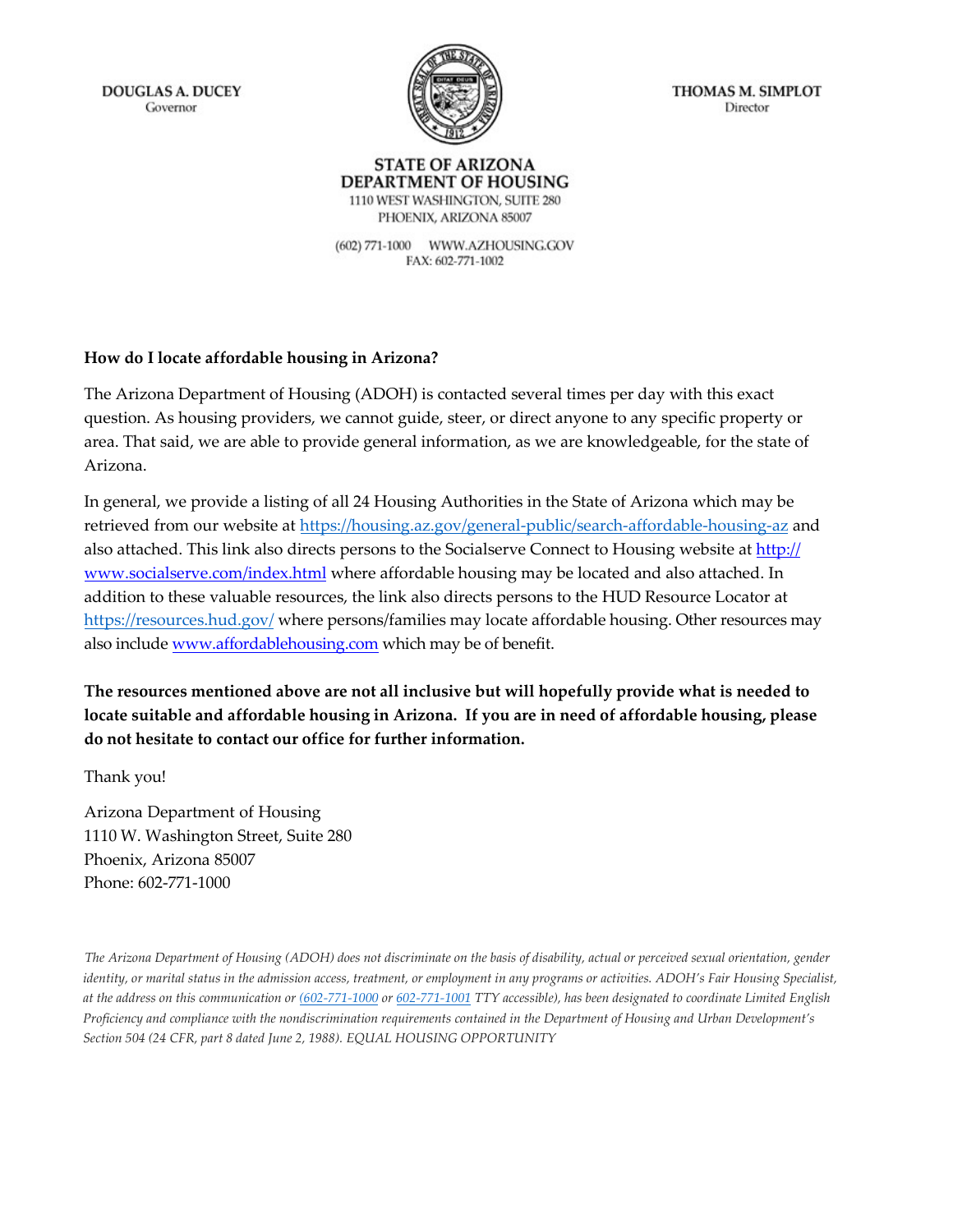

### **ARIZONA HOUSINGAUTHORITIES**

| <b>REGION</b>               | <b>HOUSING</b>            | <b>ADDRESS</b>                                   | <b>PHONE/FAX</b> |              | <b>WEBSITE/EMAIL CONTACT</b>           |
|-----------------------------|---------------------------|--------------------------------------------------|------------------|--------------|----------------------------------------|
| <b>City of Chandler</b>     | <b>Chandler Housing</b>   | 235 S. Arizona Avenue                            | PH:              | 480-782-3200 | www.chandleraz.gov                     |
|                             | Division                  | Chandler, AZ 85225                               |                  | 480-782-3220 | amy.jacobson@chandleraz.gov            |
|                             |                           | Mail: PO Box 4008, Chandler, AZ 85244            |                  |              |                                        |
| <b>City of Douglas</b>      | Douglas Housing           | 425 E. 10 <sup>th</sup> Street Douglas, AZ 85607 | PH:              | 520-417-7385 | www.douglasaz.gov                      |
|                             | Authority                 |                                                  | FAX:             | 520-417-7158 | xenia.gonzalez@douglasaz.gov           |
| <b>City of Eloy</b>         | <b>Eloy Housing</b>       | 100 W. Phoenix Avenue                            | PH:              | 520-466-7162 | www.eloyha.com                         |
|                             | Authority                 | Eloy, AZ 85131                                   | FAX:             | 520-466-4223 | emmally@eloyha.com                     |
|                             |                           | Mail: PO Box 637, Eloy, AZ 85131                 |                  |              |                                        |
| <b>City of Flagstaff</b>    | <b>Flagstaff Housing</b>  | 3481 N. Fanning Drive,                           | PH:              | 928-213-2730 | www.flagstaff.az.gov                   |
|                             | Authority                 | Flagstaff, AZ 86004                              | FAX:             | 928-526-3734 | housing@flagstaffaz.gov                |
|                             |                           | Mail: PO Box 2098, Flagstaff, AZ 86004           |                  |              |                                        |
| <b>City of Glendale</b>     | <b>Glendale Community</b> | 6842 N. 61st Avenue                              | PH:              | 623-930-2180 | www.glendaleaz.com                     |
|                             | <b>Housing Department</b> | Glendale, AZ 85301                               | FAX:             | 623-930-1064 | kmofford@glendaleaz.com                |
| <b>City of Mesa</b>         | <b>Mesa Housing</b>       | 200 S. Center Street, Building 1                 | PH:              | 480-644-3536 | www.mesaaz.gov                         |
|                             | Authority                 | Mesa, AZ 85210                                   | FAX:             | 480-644-2923 | mary.brandon@mesaaz.gov                |
|                             |                           | Mail: PO Box 1466, Mesa, AZ 85211                |                  |              |                                        |
| <b>City of Nogales</b>      | <b>Nogales Housing</b>    | 951 N. Kitchen Street                            | PH:              | 520-287-4183 | www.nogalesaz.gov                      |
|                             | Authority                 | Nogales, AZ 85621                                | FAX:             | 520-287-4802 | rthompson@nogalesaz.gov                |
| <b>City of Phoenix</b>      | <b>Phoenix Housing</b>    | 251 W. Washington Street, 4 <sup>th</sup> Floor  | PH:              | 602-262-6794 | www.phoenix.gov/housing                |
|                             | Department                | Phoenix, AZ 85003                                | FAX:             | 602-495-0109 | titus.mathew@phoenix.gov               |
| <b>City of Scottsdale</b>   | <b>Scottsdale Housing</b> | 6535 E Osborn Road, Building 8                   | PH:              | 480-312-7717 | www.scottsdaleaz.gov                   |
|                             | Authority                 | Scottsdale, AZ 85251                             | FAX:             | 480-312-7761 | scottsdalehousinginfo@scottsdaleaz.gov |
|                             |                           |                                                  |                  |              |                                        |
| <b>City of South Tucson</b> | South Tucson              | 1713 S. 3rd Avenue                               | PH:              | 520-623-8481 | www.southtucsonaz.gov                  |
|                             | <b>Housing Authority</b>  | South Tucson, AZ 85713                           | FAX:             | 520-770-0051 | sgibson@southtucson.org                |
| <b>City of Tempe</b>        | <b>Tempe Housing</b>      | 3500 S. Rural Road, Suite 202                    | PH:              | 480-350-8950 | www.tempe.gov/housing                  |
|                             | <b>Services Division</b>  | Tempe, AZ 85282                                  | FAX:             | 480-350-8902 | naomi farrell@tempe.gov                |
| <b>City of Williams</b>     | <b>Williams Housing</b>   | 620 W. Sheridan Avenue                           | PH:              | 928-635-4717 |                                        |
|                             | Authority                 | Williams, AZ 86046                               | FAX:             | 928-635-2711 | gmikkelsenjr@gmail.com                 |
| <b>City of Winslow</b>      | Winslow, Navajo           | 900 W. Henderson Street                          | PH:              | 928-289-4617 | www.winslowaz.gov                      |
|                             | & Apache County           | Winslow, AZ 86047                                | FAX:             | 928-289-3848 |                                        |
|                             |                           |                                                  |                  |              | KSalazar@winslowaz.gov                 |
|                             |                           |                                                  |                  |              |                                        |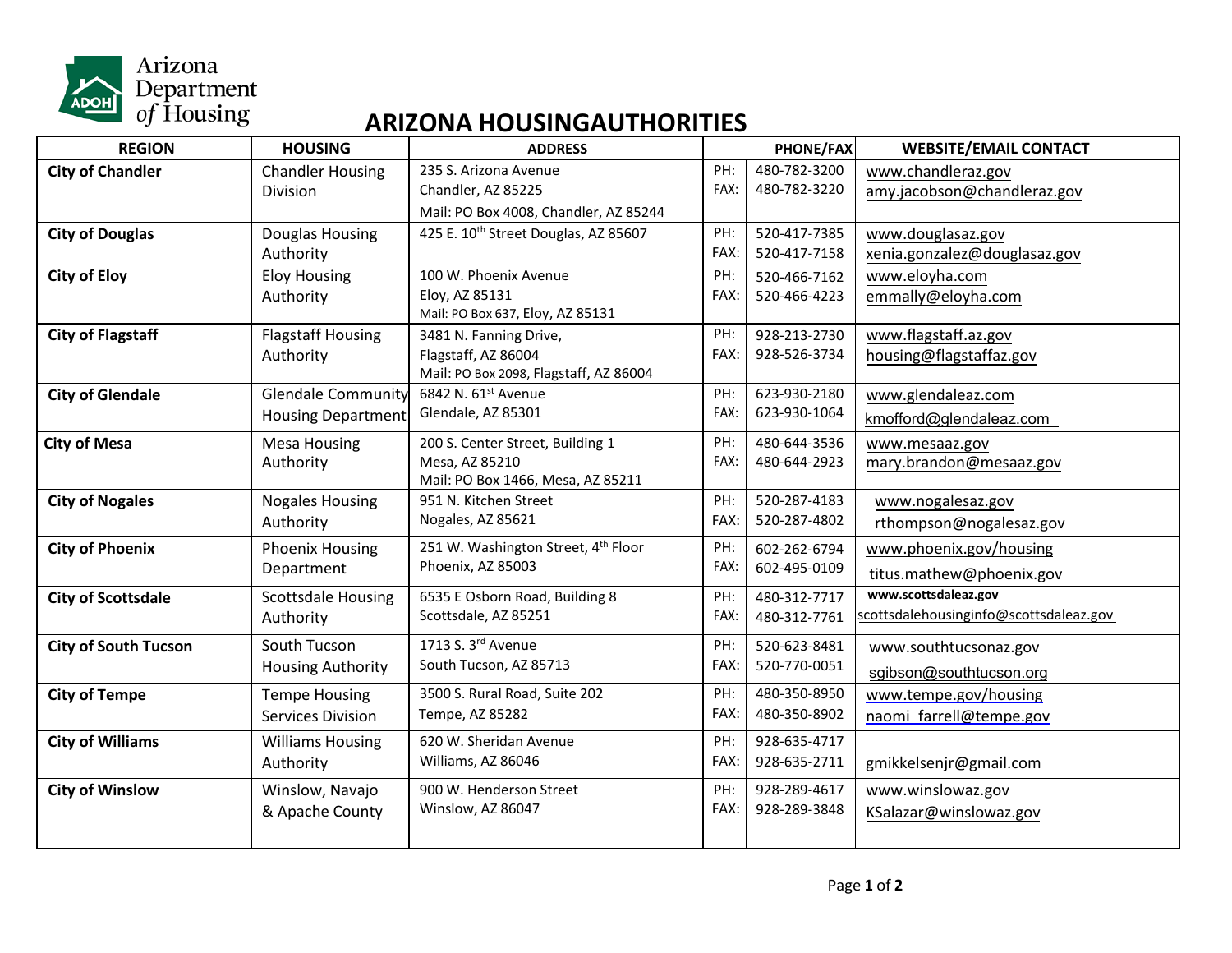

## **ARIZONA HOUSINGAUTHORITIES**

| <b>REGION</b>                          | <b>HOUSING</b>              | <b>ADDRESS</b>                                          |      | <b>PHONE/FAX</b> | <b>WEBSITE/EMAIL CONTACT</b>            |
|----------------------------------------|-----------------------------|---------------------------------------------------------|------|------------------|-----------------------------------------|
|                                        | <b>AUTHORITY</b>            |                                                         |      |                  |                                         |
| <b>City of Yuma</b>                    | Yuma City Housing           | 420 W. Madison Avenue                                   | PH:  | 928-782-3823     | www.hacy.org                            |
|                                        | Authority                   | Yuma, AZ 85364                                          | FAX: | 928-343-2595     | michaelm@hacy.org                       |
| <b>Cochise County: Benson, Bisbee,</b> | Housing Authority of        | 1415 W. Melody Lane, Building #A                        | PH:  | 520-432-8880     | www.cochise.az.gov/housing              |
| Sierra Vista, Tombstone, Willcox &     | Cochise County              | Bisbee, AZ 85603                                        | FAX: | 520-432-8890     | abaca@cochise.az.gov                    |
| Graham County: Pima, Safford,          |                             |                                                         |      |                  |                                         |
| Thatcher                               |                             |                                                         |      |                  |                                         |
| Gila County: Globe, Miami,             | <b>Gila County Housing</b>  | 5515 S. Apache Avenue, #200                             | PH:  | 928-425-7631     | www.gilacountyaz.gov                    |
| Payson                                 | Department                  | Globe, AZ 85501                                         | FAX: | 928-425-9468     | mbuzan@gilacountyaz.gov                 |
| Maricopa County: Apache,               | Housing Authority of        | 8910 N. 78 <sup>th</sup> Avenue, Building D             | PH:  | 602-744-4500     | www.maricopahousing.org                 |
| Junction, Chandler, Glendale, Gila     | Maricopa County             | Peoria, AZ 85345                                        | FAX: | 602-253-9268     | g.munoz@maricopahousing.org             |
| Bend, Mesa, Tempe, Wickenburg          |                             |                                                         |      |                  |                                         |
| Mohave County: Bullhead City,          | Mohave County               | 700 W. Beale Street                                     | PH:  | 928-753-0723     | www.mohavecounty.gov                    |
| Kingman, Lake Havasu City              | <b>Housing Authority</b>    | Kingman, AZ 86401                                       | FAX: | 928-753-0776     | SmitMi@mohave.gov                       |
|                                        |                             |                                                         | FAX: | 928-718-4963     |                                         |
| Pima County / City of Tucson           | <b>Tucson Housing and</b>   | 310 North Commerce Park Loop                            | PH:  | 520-791-4739     | www.tucsonaz.gov                        |
| (Including): Marana                    | Community                   | Tucson, AZ 85726                                        | FAX: | 520-791-5407     | HCDAdmin@tucsonaz.gov                   |
|                                        | Development Dept.           | Mail: PO Box 27210, Tucson, AZ 85726                    |      |                  |                                         |
| <b>Pinal County (Except Eloy):</b>     | <b>Pinal County Housing</b> | 970 N. Eleven Mile Corner Road<br>Casa Grande, AZ 85143 | PH:  | 520-866-7203     | www.pinalcountyaz.gov                   |
| Apache Junction, Casa Grande,          | Authority                   |                                                         | FAX: | 520-866-7235     | rolanda.cephas@pinalcountyaz.gov        |
| Coolidge, Florence                     |                             |                                                         |      |                  |                                         |
| Yavapai County: Camp Verde,            | Arizona Public              | 1110 W. Washington, Suite 280                           | PH:  | 602-771-1000     | www.housing.az.gov                      |
| Chino Valley, Clarkdale, Prescott,     | <b>Housing Authority</b>    | 85007 Phoenix, AZ                                       | FAX: | 602-771-1013     | greg.cooper@azhousing.gov               |
| Prescott Valley, Sedona                |                             |                                                         |      |                  |                                         |
| <b>Yuma County (Except</b>             | Yuma County                 | 2050 W. Main Street, Suite 88                           | PH:  | 928-304-7333     | www.yumacountyaz.gov/government/housing |
| <b>Cocopah Service Area)</b>           | <b>Housing Department</b>   | Somerton, AZ 85350                                      | FAX: | 928-627-8715     | jesus.roldan@yumacountyaz.gov           |
|                                        |                             |                                                         |      |                  |                                         |
| <b>Cocopah Indian Housing</b>          | <b>Cocopah Indian</b>       | 10488 W. Steamboat Street                               | PH:  | 928-627-8863     | www.ontherez.org/                       |
|                                        | <b>Housing</b>              | Somerton, AZ 85350                                      |      | Extension: 11    | rrobles@ontherez.org                    |
|                                        |                             |                                                         |      |                  |                                         |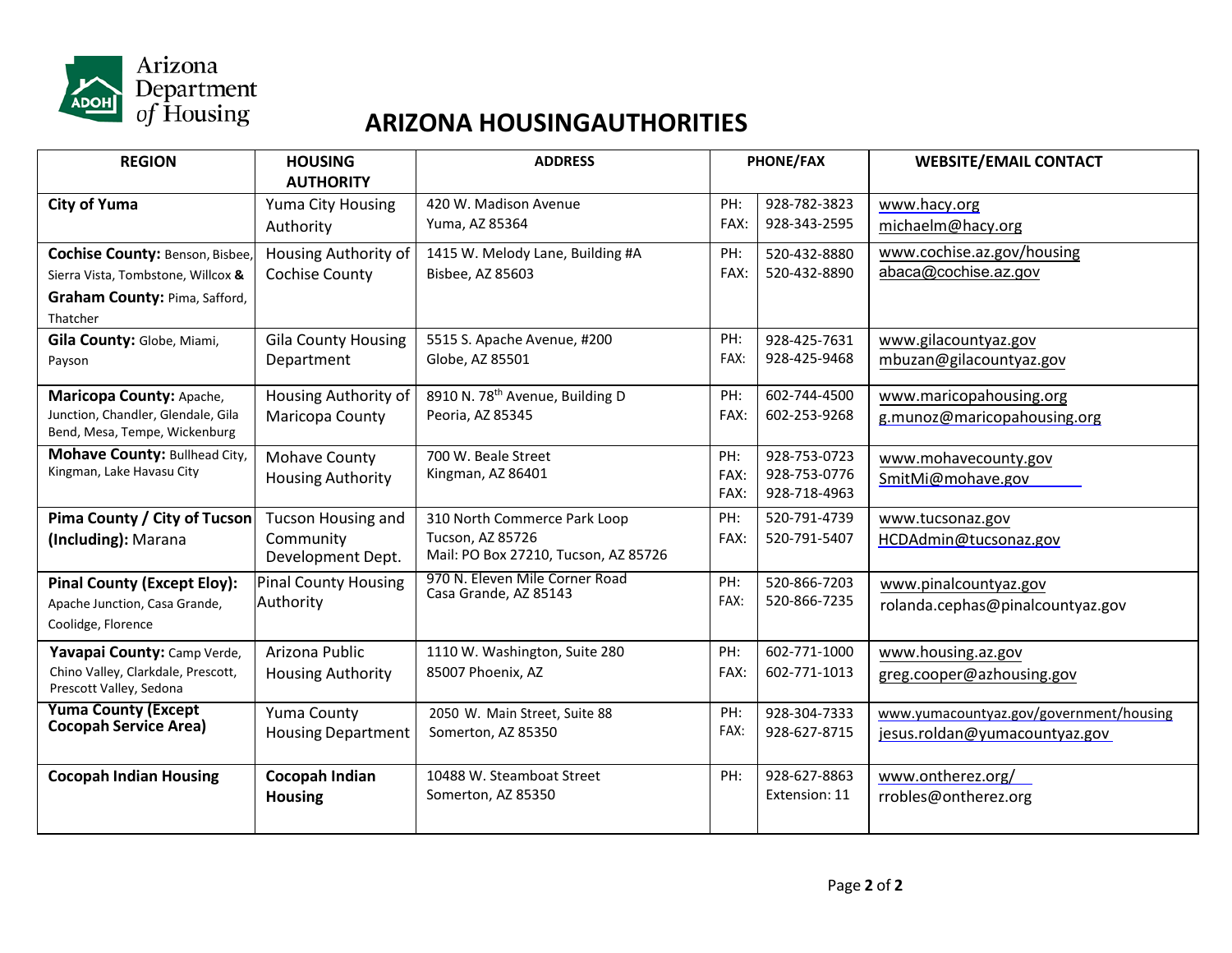| <b>HOMELESS (Including Single Moms, Domestic Violence and Pet Resources)</b>      |                                                                            |  |
|-----------------------------------------------------------------------------------|----------------------------------------------------------------------------|--|
| Arizona Department of Housing (ADOH)                                              |                                                                            |  |
| Homeless Assistance by County/City                                                | https://housing.az.gov/general-public/homeless-assistance                  |  |
| Human Services Campus                                                             |                                                                            |  |
| 204 S. 12th Avenue Phoenix, AZ 85007                                              |                                                                            |  |
| 602-229-5155 or 602-282-0853                                                      | https://hsc-az.org                                                         |  |
| Central Arizona Shelter Services                                                  |                                                                            |  |
| 230 S. 12th Avenue, Phoenix, AZ 85007                                             |                                                                            |  |
| 602-256-6945                                                                      | https://www.cassaz.org/                                                    |  |
| <b>Arizona Housing Coalition</b>                                                  |                                                                            |  |
| 602-340-9393                                                                      | https://www.azhousingcoalition.org/needhelp.html                           |  |
| The Salvation Army / Project-Hope                                                 |                                                                            |  |
| 602-267-4195                                                                      | https://arizona.salvationarmy.org/arizona/Project-HOPE                     |  |
| Brian Garcia Welcome Center                                                       | https://www.homelessshelterdirectory.org/shelter/az brian-garcia-welcome-  |  |
| 206 S. 12th Avenue, Phoenix, AZ 85007                                             | center                                                                     |  |
| 602-229-5155                                                                      |                                                                            |  |
| CBI Community Bridges, Inc.                                                       | https://communitybridgesaz.org/path/                                       |  |
| <b>Arizona Coalition for Military Families</b>                                    | https://arizonacoalition.org/                                              |  |
| Family Promise of Greater Phoenix                                                 |                                                                            |  |
| 7447 E. Earll Drive, Scottsdale, AZ 85251                                         | https://familypromiseaz.org/                                               |  |
| 480-659-5227                                                                      |                                                                            |  |
| Phoenix C.A.R.E.S - 602-262-6251 Opt.# 6                                          | https://www.phoenix.gov/phxcares                                           |  |
| <b>HUD Find Shelter</b>                                                           | www.hud.gov/findshelter                                                    |  |
| HOMINC.                                                                           | https://www.hominc.com/need-housing-assistance/                            |  |
| Southwest Behavioral & Health Services                                            | https://www.sbhservices.org/                                               |  |
| <b>SINGLE MOMS</b>                                                                |                                                                            |  |
| <b>Helping Hands for Single Moms</b>                                              | https://helpinghandsforsinglemoms.org/about-us/                            |  |
| Maggies's Place - Pregnant and Parenting Women<br>Intake Specialist: 602-246-3724 |                                                                            |  |
| The Diane & Bruce Halle Foundation                                                | https://www.maggiesplace.org/<br>https://dianeandbrucehallefoundation.org/ |  |
| <b>Hope Women's Center</b>                                                        |                                                                            |  |
| <b>DOMESTIC VIOLENCE</b>                                                          | https://hopewomenscenter.org/                                              |  |
|                                                                                   |                                                                            |  |
| Jewish Family & Children Service                                                  |                                                                            |  |
| 4747 N. 7th Street, Phoenix, AZ 85014                                             | https://www.jfcsaz.org/our-services/domestic-violence-survivor-services/   |  |
| 602-279-7655<br><b>The Brewster Center</b>                                        | https://www.shelterlist.com/details/brewster-center-for-victims-of-family- |  |
|                                                                                   |                                                                            |  |
| 2711 E Broadway Blvd., Tucson, AZ 85716<br>602-880-7201                           | violence                                                                   |  |
| <b>ADOH Victims of Domestic Violance</b>                                          | https://housing.az.gov/general-public/victims-domestic-violence            |  |
| Department of Economic Security                                                   |                                                                            |  |
|                                                                                   | https://des.az.gov/services/basic-needs/shelter-housing/domestic-violence- |  |
|                                                                                   | services                                                                   |  |
| <b>With PETS - POSSIBLE RESOURCES</b>                                             |                                                                            |  |
| <b>Shelter List</b>                                                               | https://www.shelterlist.com/page/shelters_for_pets                         |  |
| The Arizona Pet Project                                                           | https://azpetproject.org/impact/keeping-pets/                              |  |
| Pet of the Homeless                                                               | https://www.petsofthehomeless.org/get-help/                                |  |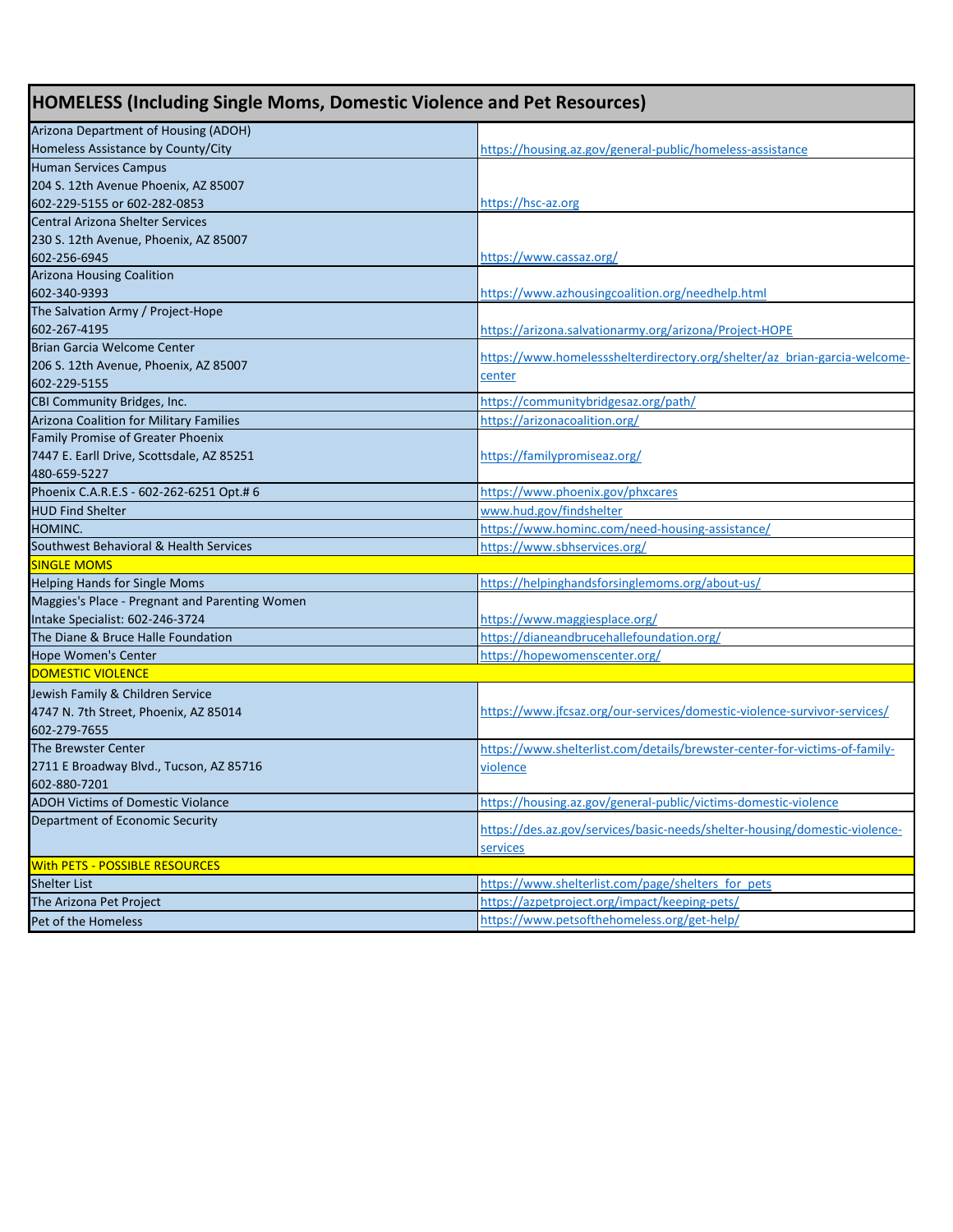| <b>RENTAL - FINANCIAL</b>                            |                                                    |  |
|------------------------------------------------------|----------------------------------------------------|--|
| Southwest Network - "HELP" Book -                    |                                                    |  |
| resources by list or category                        | http://www.southwestnetwork.org/ni/resources.shtml |  |
| Find Help.org - Zip Code Activated                   | www.FINDHELP.com                                   |  |
| <b>Need Help Paying Bills</b>                        | http://www.needhelppayingbills.com                 |  |
| United Way Valley of the Sun                         | https://vsuw.org/get-help/resources                |  |
| <b>VETERANS</b>                                      |                                                    |  |
| Arizona Coalition for Military Families              | https://arizonacoalition.org/                      |  |
| Be Connected - Service Members - Veterans - Families | www.beconnectedaz.org                              |  |
| 866-429-8387                                         |                                                    |  |
| U.S.VETS - Serving Those Who Served                  |                                                    |  |
| Phoenix - 602-717-6682                               | https://usvets.org/locations/phoenix/              |  |
| National - 213-542-2600                              |                                                    |  |
| <b>Community Bridges</b>                             | <b>PATH - Community Bridges</b>                    |  |

# **Miscellaneous Helpful Website**

| <b>ADOH - Special Needs Assistance</b>                  | https://housing.az.gov/general-public/special-needs-assistance         |
|---------------------------------------------------------|------------------------------------------------------------------------|
| Ability360 - Disability Services - Advocacy             | https://ability360.org/                                                |
| Arizona Department of Economic Security - Developmental |                                                                        |
| <b>Disabilities</b>                                     | https://des.az.gov/services/disabilities/developmental-disabilities    |
| SAAVI-Services for the Blind / 3 locations              |                                                                        |
| Phoenix - 602-795-0195                                  |                                                                        |
| Tucson - 520-795-1331                                   | https://saavi.us/about-saavi/partners-and-resources/                   |
| Yuma - 928-276-4600                                     |                                                                        |
|                                                         |                                                                        |
| Arizona Center for the Blind and Visually Impaired      | https://www.acbvi.org/                                                 |
| Sun Sounds of Arizona - Many Resources                  | https://sunsounds.org/helpful-websites                                 |
| <b>Foundation for Blind Children</b>                    | https://www.seeitourway.org/                                           |
| Southwest Autism Research & Resources Center            | https://www.autismcenter.org/                                          |
| Phoenix Neighborhood Services Department                | https://www.phoenix.gov/nsd                                            |
| Glendale - Neighborhood &                               | https://www.glendaleaz.com/live/city services/citizen assistance progr |
| <b>Family Services</b>                                  | ams                                                                    |
| <b>Maricopa County - Community Services</b>             | https://www.maricopa.gov/3787/Community-Services                       |
| Emergency Food Resources - Benefits.gov                 | https://www.benefits.gov/                                              |
| United Way - Valley of the Sun - Resources              | https://vsuw.org/get-help/resources                                    |